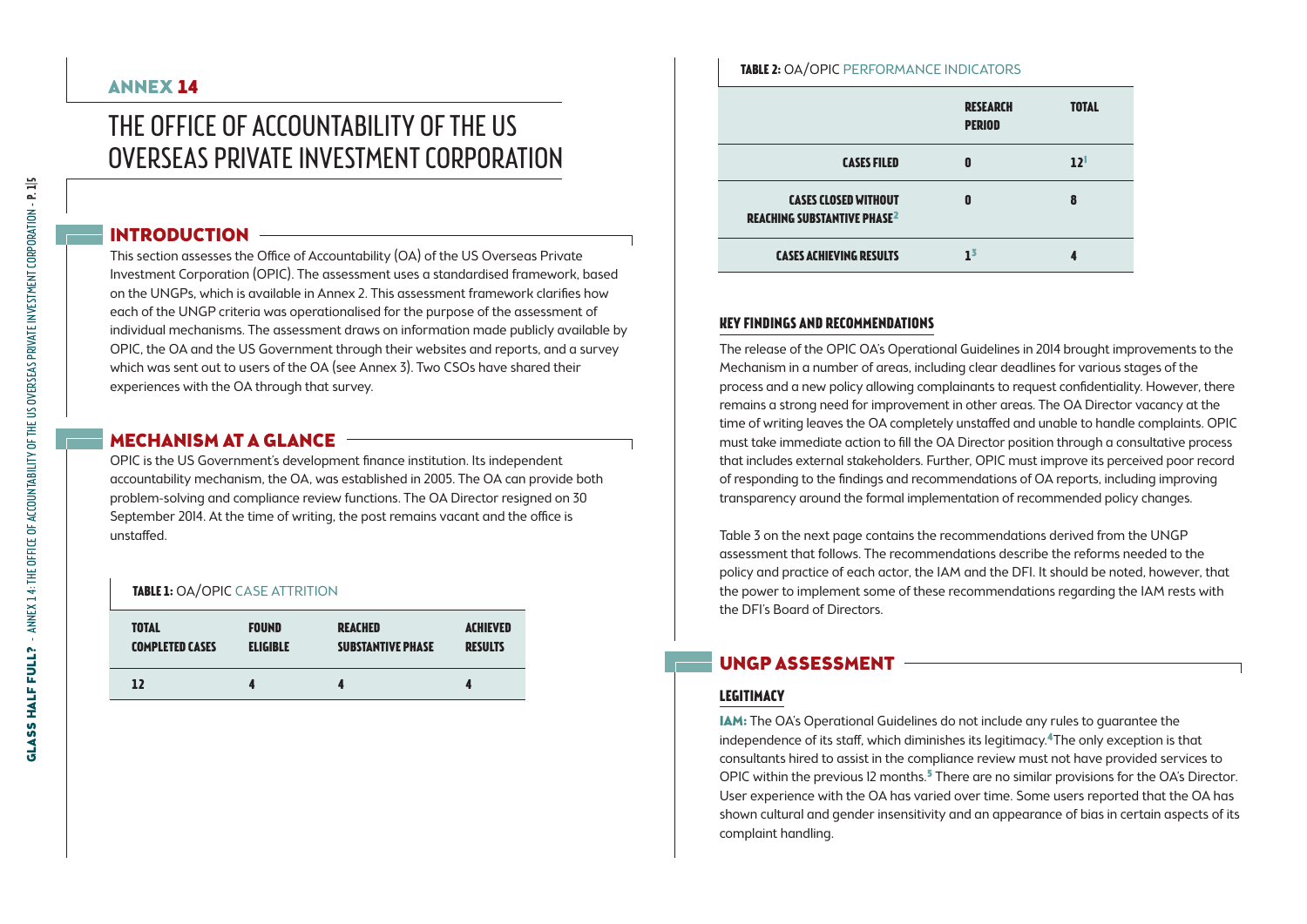#### **Table 3:** Recommendations derived from UNGP assessment

|                      | <b>OA</b>                                                                                                                                                                                                                                                                                                                                                                                                  | <b>OPIC</b>                                                                                                                                                                                                      |
|----------------------|------------------------------------------------------------------------------------------------------------------------------------------------------------------------------------------------------------------------------------------------------------------------------------------------------------------------------------------------------------------------------------------------------------|------------------------------------------------------------------------------------------------------------------------------------------------------------------------------------------------------------------|
| <b>LEGITIMACY</b>    | · Observe pre-employment 'cooling off'<br>periods and post-employment bans for the<br>OA Director and staff.<br>· Establish an external advisory group to<br>provide quidance and feedback on the OA's<br>activities.                                                                                                                                                                                      | . Hire a new Director and include external<br>stakeholders in the hiring process.                                                                                                                                |
| <b>ACCESSIBILITY</b> | • Make the website accessible in more<br>languages.<br>• Allow for complaints after project closure.                                                                                                                                                                                                                                                                                                       | • Require clients to disclose the availability of<br>the OA to project-affected people.                                                                                                                          |
| PREDICTABILITY       | • Provide reqular updates to complainants on<br>the status of their complaints.<br>• Monitor findings of non-compliance until<br>remedied, not just the implementation of<br>Management Action Plans. In the case of<br>problem-solving, monitor the<br>implementation of agreements reached.<br>· Eliminate appraisal stage for compliance<br>reviews or make criteria clearer and less<br>discretionary. | • Address findings of non-compliance in OA<br>investigations.                                                                                                                                                    |
| <b>EQUITABILITY</b>  | • Provide complainants with the same<br>opportunities to review draft documents as<br>OPIC.<br>• Share final reports with complainant at the<br>same time they are sent to OPIC.<br>• Allow complainants' advisors to be present<br>and participate in the process, at<br>complainants' request.                                                                                                           | • Consult with complainants in developing<br>corrective actions in response to a<br>compliance report.<br>• Ensure the OA is adequately resourced to<br>assist complainants with translation and<br>other needs. |

|                                       | <b>OA</b>                                                                                                                                                                                                                                                    | <b>OPIC</b>                                                                                                                                                                                                                                                                                                        |
|---------------------------------------|--------------------------------------------------------------------------------------------------------------------------------------------------------------------------------------------------------------------------------------------------------------|--------------------------------------------------------------------------------------------------------------------------------------------------------------------------------------------------------------------------------------------------------------------------------------------------------------------|
| <b>TRANSPARENCY</b>                   | • Publish all complaints in online registry,<br>including those found ineligible.                                                                                                                                                                            | • Provide detailed information on OPIC-<br>financed activities.                                                                                                                                                                                                                                                    |
| <b>RIGHTS</b><br><b>COMPATIBILITY</b> | • Make recommendations to suspend<br>projects in cases of imminent harm.<br>• Develop protocols to prevent and address<br>reprisals against complainants.<br>• Assess OPIC compliance against human<br>rights standards.                                     | • Operationalise commitment to respect the<br>human rights of project-affected people,<br>including by requiring human rights impacts<br>assessments for all projects.<br>• Develop measures to address reprisals<br>against complainants.                                                                         |
| <b>LESSONS</b><br><b>LEARNED</b>      | • Publish all complaints in online registry,<br>including those found ineligible<br>• Provide for reqular reviews of the<br><b>Operational Guidelines with input from</b><br>external stakeholders.<br>• Analyze and document lessons learned<br>from cases. | • Develop a process for institutionalising<br>lessons learned from OA findings, including<br>by reporting on changes to policy/<br>procedure.<br>• Commit not to provide additional financing<br>for similar activities to clients found to be in<br>non-compliance until the non-compliance<br>has been remedied. |

**DFI:** OPIC has failed to ensure the independence and legitimacy of the OA. The Office has not had a Director since September 2014,<sup>6</sup> despite direction from US Congress to "fill the vacant Office of Accountability Director position through an open and competitive hiring process".<sup>7</sup> OPIC now relies fully on its own staff to handle complaints, which negates the independence of the process and is inconsistent with the requirements of the Board resolution and Congressional language establishing the OA. A vacancy notice was posted in May, but no further information was available at the time of writing. The Board resolution establishing the OA provides that the director will be approved by OPIC's President,<sup>8</sup> but there is no provision for the participation of external stakeholders in the selection of the OA's Director. Although Congress recommended that the OA should report directly to OPIC's Board of Directors, the OA still reports directly to the President. Users also report that OPIC Management has previously interfered in the OA's handling of complaints, delaying the publication of compliance reports.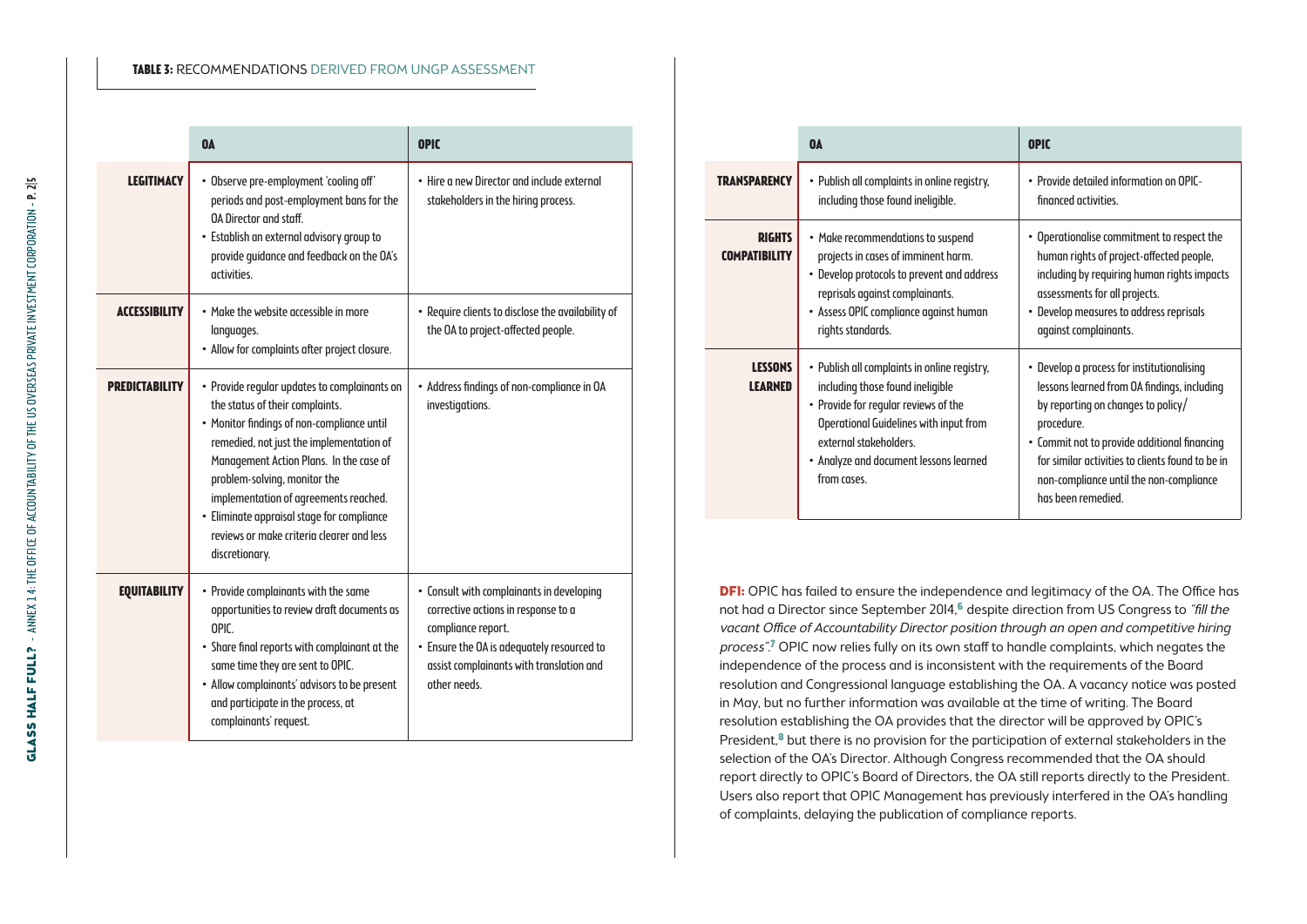### **Accessibility**

IAM: The OA provides brochures in nine languages, although its own website is available only in English. Online complaint templates are also available to complainants.9 These measures increase the accessibility of the Office. The OA's filing requirements, however, are considered to diminish the Office's accessibility. In practice, they prove to be burdensome and not easy to follow. In particular, the OA will not address complaints regarding projects in which OPIC no longer has an investment, even though it is difficult for potential complainants to discover OPIC's involvement and the status of the investment.

**DFI:** The OA's website is one click away from OPIC's homepage,<sup>10</sup> which is positive for the visibility of the Office. However, despite the Board resolution, which states that "OPIC will work to ensure that local communities are aware of the OA and its procedures", OPIC does not require its clients to disclose the availability of the OA to project-affected people.11

# **Predictability**

IAM: Clear deadlines for eligibility determination and compliance review processes are established in the OA's Operational Guidelines.<sup>12</sup> These measures improve the predictability of the Office, however, some users report that the OA does not always communicate adequately with complainants about the status of the process. The 2014 Operational Guidelines introduced an appraisal phase to determine whether an investigation is warranted.13 The criteria used during appraisal leave much discretion to the OA Director and, as a result, diminish the predictability of the process for the complainant. As a result, some eligible complaints requesting a compliance review may not result in an investigation. Although the OA will monitor the implementation of any corrective actions to be taken by OPIC in response to a compliance review, $14$  the OA leaves the monitoring of commitments reached through problem-solving to the agreement of the parties.

**DFI:** OA's Operational Guidelines establish deadlines for OPIC's responses during the complaint process.15 OPIC's response to a compliance review will be posted on the OA's website and should include follow-up actions that it considers to be appropriate. Users have raised concerns regarding OPIC's commitment to addressing findings of non-compliance and responding to OA recommendations. Experience shows that the actions described in the response to findings of non-compliance remain vague and difficult to assess.

## **Equitability**

IAM: Complainants do not have the same opportunities as OPIC's Management to review draft reports, which diminishes the OA's equitability. Instead, the Guidelines state that the Office will circulate the draft report solely to OPIC for factual review and comment.<sup>16</sup> The

complainants are only notified after the final report is transmitted to OPIC. Users also raise concerns about the fairness of the process. A survey respondent reports that the role of the complainants' representatives is not always respected, even when complainants directly request their support. For example, representatives have been excluded from being present during interviews with complainants who specifically requested their presence. Also, according to some users, translation of written OA documents has sometimes been denied, even to complainants who request translation.

**DFI:** Management is not required to consult with complainants in developing corrective actions in response to a compliance report. Instead, Management will take what actions "it considers to be appropriate".<sup>17</sup> It remains unclear whether OPIC has provided the OA with sufficient resources to fulfil its mandate, including hiring the translators and consultants that may be necessary to ensure an equitable process. The most recent information on the budget dates from 2013, and reads that "OPIC's overall FYI3 budget was affected by the federal government sequester. The OA's administrative expenditures for the Togo consultation and the public comment process were \$31,043.38".<sup>18</sup> That year's report further states that there were no case-related expenses.

## **Transparency**

IAM: In accordance with its Operational Guidelines,19 the OA maintains a registry with the cases it handles, including relevant documents such as the complaints and the final reports.20 However, users state they have knowledge of at least one case that was supposed to be eligible, but which was not included in the registry.

**DFI:** The information that OPIC provides on the projects it finances is neither sufficient nor in a format accessible for potential complainants. The Bank has a project database where it posts brief descriptions of most projects at the time they are approved. However, the descriptions are quite limited and do not provide regular updates on the status of these projects.21 The environmental and social assessments for higher risk projects are not linked to the project database, but maintained on a different website.<sup>22</sup> OPIC considers disclosure of project-related information the primary responsibility of its clients.23 This creates significant barriers to project-affected people, as it is unclear whether OPIC is still involved in a specific project. This is especially problematic considering that active involvement in a project is one of the filing requirements of the OA. In order to obtain sufficient information, OPIC has told some users that they must submit a request under the US Freedom of Information Act.

## **Rights compatibility**

IAM: The OA's mandate explicitly includes assessing OPIC's compliance with its human rights policy, among other policies. Complainants also have the option of requesting that their identities to be kept confidential. These policies are important to ensuring rights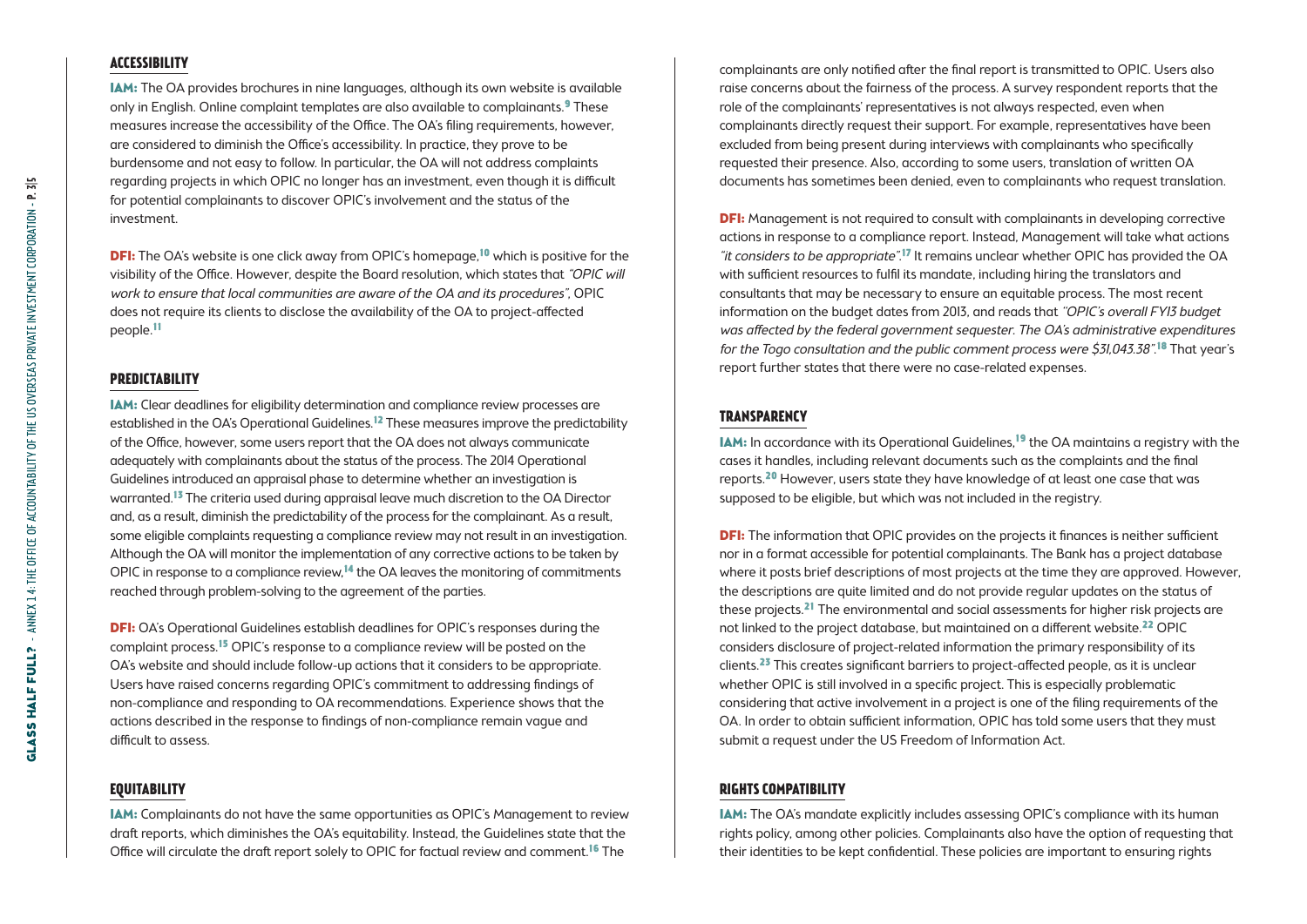compatibility, but there is still room for improvement. For instance, the Office does not have a mandate to recommend suspension of a project if it believes there is risk of imminent harm. Despite the explicit inclusion of human rights in its mandate, users report that the outcomes of the complaints are rarely compatible with human rights.

**DFI:** OPIC's Environmental and Social Policy Statement requires projects that receive OPIC support to "respect human rights, including the rights of Workers…and the rights of affected communities".<sup>24</sup> OPIC consults with the US Department of State on its projects, which provides OPIC with information on the human rights record of the host country. However, OPIC does not require its clients to assess the possible human rights impacts as part of the environmental and social impact assessment process. So it remains unclear how OPIC operationalises its commitment to respect the rights of people directly affected by the activities it finances.

# **Lessons learned**

IAM: The OA's Operational Guidelines do not provide for regular reviews of the Mechanism nor describe the process that would be undertaken.<sup>25</sup> There has been one review of the Mechanism since its creation, which led to the adoption of the 2014 Operational Guidelines. This initial review solicited input from a select group of stakeholders, and was only open to public input after advocacy efforts by CSOs. The OA can include "systemic recommendations for improving OPIC's application of its policies to future projects" in its compliance reports.26 The OA has also published a series of Advisory Papers on a number of different topics, including project-level grievance mechanisms, fragile states and community engagement on energy and infrastructure projects in Africa.27 Nonetheless, some users do not believe that the OA has displayed a willingness to improve its practices and policies in response to lessons learned from cases.

**DFI:** OPIC does not seem to have a process in place for capturing the lessons learned from the OA's cases.28 In 2014, a complaint was filed by hundreds of Liberians, with support from CSOs in the United States, Liberia and the Netherlands, about a biomass project financed by OPIC. The complaint was not officially eligible because the project and OPIC's involvement had already ended. However, in response to pressure from CSOs, the President of OPIC directed the OA to undertake a lessons learned process, which involved a visit to the project site and interviews with affected people. The process resulted in several recommendations to improve OPIC's implementation of its policies. In response to the OA's report and a request by Congress, OPIC Management agreed to adopt certain measures to improve its policy and practice.29 However, it has not committed to addressing any of the harm caused by its financing of the project and it is as yet largely unclear what measures it has taken to improve its practices.<sup>30</sup>

#### **NOTES**

- 1 Note: One case is included here that is not in the normal case registry, nor mentioned in the annual reports, but reference is made to it in the OA's report on the Buchanan Renewables project.
- 2 This row includes cases that were not registered, were found ineligible or were closed after being found eligible, but before reaching a substantive phase.
- 3 This is the Buchanan Renewables case, which is an anomaly since it did not undergo standard procedures. Nevertheless, it did achieve a result in the sense that a report with lessons learned was developed.
- 4 Overseas Private Inv. Corp. [OPIC] Office of Accountability, Operational Guidelines (2014), [https://www.opic.gov/](https://www.opic.gov/sites/default/files/files/final_draft_OA_guidelines.pdf) [sites/default/files/files/final\\_draft\\_OA\\_guidelines.pdf](https://www.opic.gov/sites/default/files/files/final_draft_OA_guidelines.pdf) [hereinafter Operational Guidelines].
- **5** *Id.* at *T* 7.4.1.
- 6 At the time of writing, Oct. 2, 2015, the position was still vacant.
- 7 113th US Cong., 2d Sess., H. Cong. Rec. H9954 (2014), https://www.congress.gov/crec/2014/12/11/CREC-2014-12-11 bk2.pdf.
- 8 Overseas Private Inv. Corp., Board Resolution Establishing the Accountability and Advisory Mechanism for the Overseas Private Investment Corporation ¶ e (2004), [https://www.opic.gov/sites/default/files/docs/BDR-04-](https://www.opic.gov/sites/default/files/docs/BDR-04-33.pdf) [33.pdf](https://www.opic.gov/sites/default/files/docs/BDR-04-33.pdf) [hereinafter Board Resolution Establishing OA].
- 9 OPIC Office of Accountability, A Guide for Communities and Other Affected Parties, [https://www.opic.gov/who](https://www.opic.gov/who-we-are/office-of-accountability/a-guide-for-communities)[we-are/office-of-accountability/a-guide-for-communities.](https://www.opic.gov/who-we-are/office-of-accountability/a-guide-for-communities)
- 10 OPIC Office of Accountability, Office of Accountability, [https://www.opic.gov/who-we-are/office-of](https://www.opic.gov/who-we-are/office-of-accountability)[accountability](https://www.opic.gov/who-we-are/office-of-accountability).
- 11 OPIC, Environmental and Social Policy Statement 19 (2010), [https://www.opic.gov/sites/default/files/](https://www.opic.gov/sites/default/files/consolidated_esps.pdf) [consolidated\\_esps.pdf](https://www.opic.gov/sites/default/files/consolidated_esps.pdf).
- 12 Operational Guidelines, *supra* note 4, at 6-7.
- 13  $Id$  nt  $\Pi$  7.3
- $14$  *Id.*  $nt$   $T56$
- 15  $Id.$  at  $\P$  7.7.
- 16  $Id$  at  $\P$  7.4.2.
- 17 *Id.* at TT 7.5.
- 18 OPIC Office of Accountability, Annual Report FY2013 7 (2014), [https://www.opic.gov/sites/default/files/files/](https://www.opic.gov/sites/default/files/files/FY13 Annual Report.pdf) [FY13%20Annual%20Report.pdf.](https://www.opic.gov/sites/default/files/files/FY13 Annual Report.pdf)
- 19 Operational Guidelines, supra note 4, at 12.
- 20 OPIC Office of Accountability, Annual Report FY2013 7 (2014), [https://www.opic.gov/sites/default/files/files/](https://www.opic.gov/sites/default/files/files/FY13 Annual Report.pdf) [FY13%20Annual%20Report.pdf.](https://www.opic.gov/sites/default/files/files/FY13 Annual Report.pdf)
- 21 Active OPIC Projects, [https://www.opic.gov/opic-action/active-opic-projects.](https://www.opic.gov/opic-action/active-opic-projects)
- 22 Environmental and Social Projects Documents, [https://www.opic.gov/doing-business-us/OPIC-policies/](https://www.opic.gov/doing-business-us/OPIC-policies/environment/documents) [environment/documents.](https://www.opic.gov/doing-business-us/OPIC-policies/environment/documents)
- 23 OPIC, Environmental and Social Policy Statement, *supra* note 11, at17.